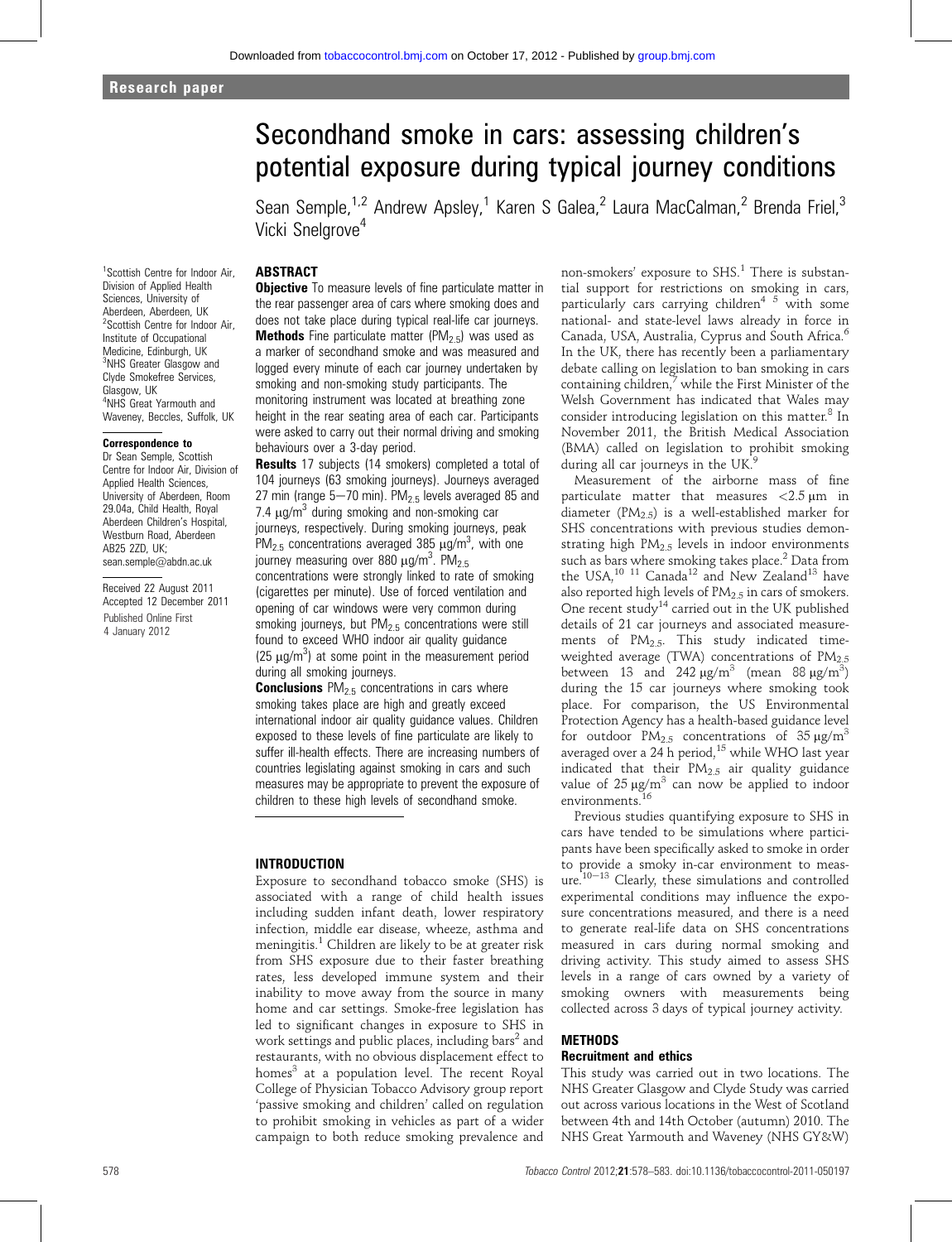Study took place between 7th and 18th March (spring) 2011 and occurred within and around Great Yarmouth and Lowestoft in the East of England. Participants from both areas were recruited from a convenience sample through local contacts of the NHS Tobacco Control Teams in each area. A study information sheet was provided, and written informed consent was gained from each participant.

Participants were asked to undertake their normal driving and smoking behaviours and not to alter how they typically behaved over the 3 days when the measurement device was placed within their vehicle. Participants were requested not to carry children during the smoking journeys and to comply with any policy relating to smoking and driving at their workplace.

In both locations, the local NHS contacts held discussions with their local ethics committee and received confirmation that formal ethical approval was not required for this observational study.

#### **Measurement**

The research design and study tools were broadly similar to those used in a previous UK study involving one of the authors  $(KSG).<sup>14</sup>$ 

PM2.5 was measured during each car journey using a Sidepak AM510 Personal Aerosol Monitor (TSI Inc., Shoreview, Minnesota, USA), a device that has been extensively used in the research and measurement of SHS concentrations. For the Glasgow Study, recruits were asked to place a child-sized doll within a front-facing car seat in the rear car seat directly behind the front passenger seat of their car during all journeys they made over a 3-day period. A short length of tubing attached the monitor to the nose/mouth area of the doll. A similar method, however, without the doll and car seat, was used in the GY&W Study. Here, the monitor was attached to the rear seat belt at shoulder height-a level likely to be similar to the breathing zone of a rear-seated child.

Participants were provided with a detailed instruction sheet and were given a demonstration by one of the study authors (AA) on how to set the SidePak device to logging mode at the start of each of their car journeys and how to switch off the instrument at the end. A questionnaire was administered at the beginning of their participation in the study to gather basic demographic details. Participants were also supplied with 10 one-page data collection sheets, which were used after each journey to collect simple information on journey duration, miles travelled, number of cigarettes smoked, window opening and use of ventilation.

The Sidepak AM510 devices had a  $PM<sub>2.5</sub>$  impactor attached and had been internally calibrated against recently serviced and calibrated devices. A calibration factor of 0.295 to correct for the density of SHS-based aerosol was applied as described elsewhere.<sup>17</sup>

PM2.5 measurements were logged at 1 min intervals over each car journey, with each 1 min data point being the average of sixty 1 s sample measurements. On completion of the 3-day sampling period the device was retrieved and the data were downloaded using Trackpro 4.1.0.1 software. Data were then transferred to the Microsoft Excel package for analysis.

The Sidepak device was cleaned, the impactor re-greased and the instrument zero-calibrated before being passed to the next study participant.

#### Statistical analysis

The average and maximum  $PM<sub>2.5</sub>$  concentrations were calculated for each car journey. The percentage of time when the

PM<sub>2.5</sub> concentration exceeded a value of 25  $\mu$ g/m<sup>3</sup> (WHO guidance level for indoor air) was calculated for each journey. Data from each participant questionnaire and from each journey collection sheet were then entered into an Excel worksheet and matched up with the Sidepak-derived  $PM_{2.5}$  exposure data for each journey.

Descriptive statistics and analysis of the data were done using GenStat V.11 (VSN International), and plots of the average and maximum  $PM<sub>2.5</sub>$  levels by journey characteristic were performed using SigmaPlot V.10 (Systat Software Inc.). As is typical for exposure-type data, the  $PM<sub>2.5</sub>$  data were skewed. Taking logs of the data resulted in it being approximately normally distributed so all subsequent statistical analysis was carried out on the log scale.

A t test was carried out to investigate the difference between the levels during smoking and non-smoking journeys, where a test for equal variances determined whether to pool the variances or estimate them separately. Regression analyses were used to examine whether ventilation had an effect on the  $PM_{2.5}$ levels. This was done for the whole sample, as well as for the smoking journeys alone.

The effect of ventilation conditions during the journey was explored by comparing different combinations of window positioning and ventilation settings. Journey ventilation conditions were classified as: (1) low if windows closed most/all journey and ventilation off for most/all journey, (2) medium if windows closed most/all journey and ventilation on for most/all journey and (3) high if windows open for most/all of the journey.

#### RESULTS

#### Study participant characteristics

Seventeen drivers participated in the project (eight from the Glasgow and nine from the GY&W studies). In total, 14 smokers (six males and eight females) and three non-smokers (one male and two females) were recruited. Five of the smokers reported smoking 20 or more cigarettes per day, seven smoked between 10 and 19 cigarettes per day, while two reported smoking <10 cigarettes per day. All but one of the smokers indicated that they generally smoked several times a day inside the car. The average age of the 16 participants who provided details of their age was 48 years, ranging from 24 to 68. Seventeen cars were used with most of these classifiable as small to medium family sized cars. Cars ranged in age from  $\langle 1 \rangle$  year since first registration to 27 years old.

#### Journey characteristics

The study involved a total of 104 car journeys between the two centres (48 in Glasgow and 56 in GY&W). Two non-smoking journeys where  $PM_{2.5}$  data were collected were excluded from the analysis due to use of early morning de-icing aerosol producing non-combustion-related particulate increases during the beginning of the journey. This left 102 journeys for analysis-63 were smoking journeys and 39 non-smoking journeys. Each participant drove between three and nine journeys with an average of six journeys. The Sidepak device captured  $PM_{2.5}$  data in 83 of the 102 journeys with 14 smoking journeys and five non-smoking journeys not logged due to operator error. Of the 83 journeys for which  $PM<sub>2.5</sub>$  data could be analysed, 49 were smoking and 34 non-smoking journeys. Twelve of the non-smoking journeys were carried out by the non-smoking participants, with the other 22 non-smoking journeys driven by the smoking participants. Journey start and stop times were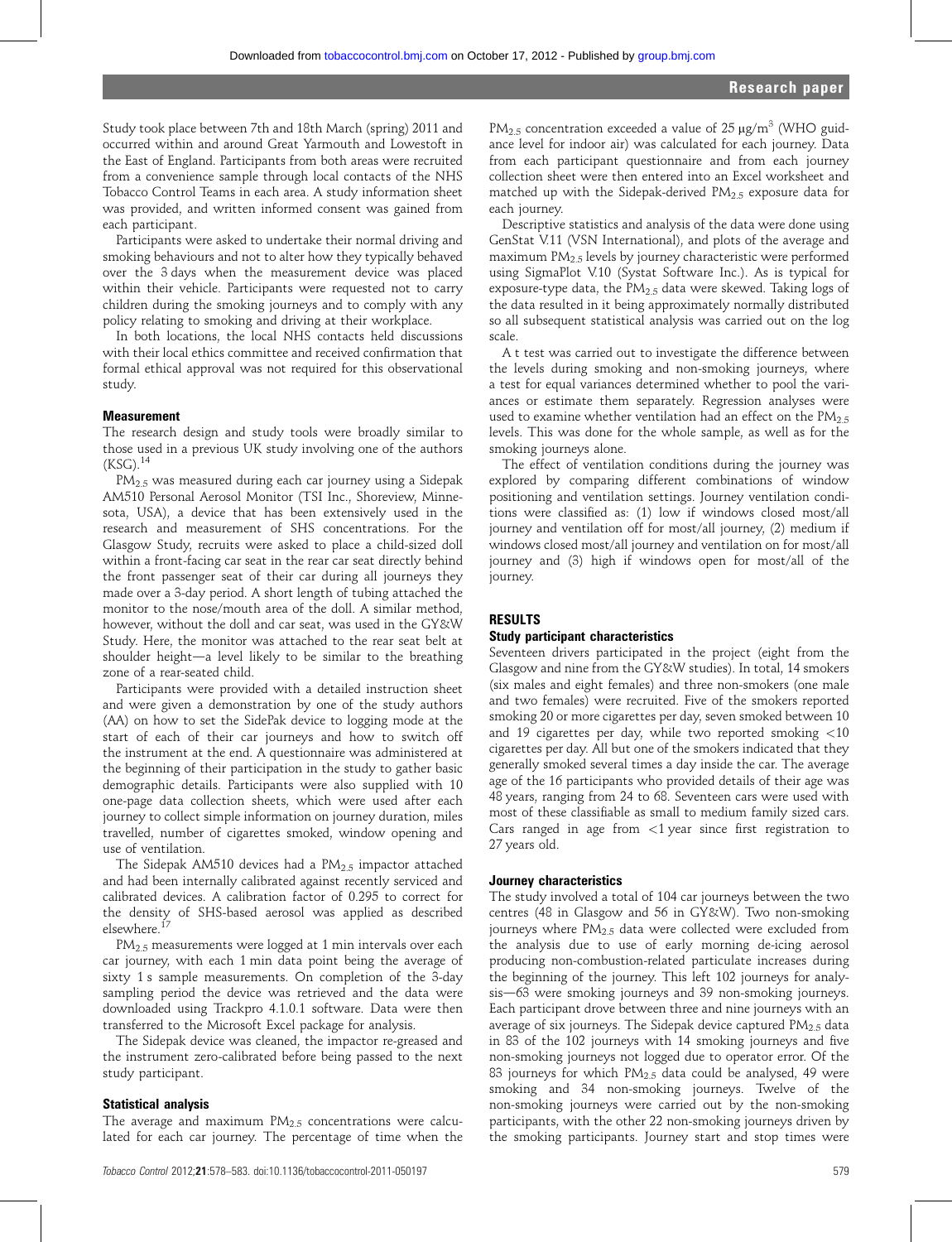### Research paper

taken directly from the Sidepak where these data were available and from the self-report on the journey data collection sheets in the 19 cases where they were not.

Table 1 provides details of the time of day, duration, distance, window positioning and ventilation system use for both smoking and non-smoking journeys. Journeys where smoking took place were much more likely to have windows open for the majority of the journey time (92%) compared with non-smoking journeys (21%) (p<0.001). Ventilation (either car fan or airconditioning system) was used equally in non-smoking and smoking journeys (62% vs  $55\%$ ) (p=0.50).

#### Cigarettes smoked

Examining the 83 journeys with valid  $PM<sub>2.5</sub>$  data, the number of cigarettes smoked during the journeys ranged from none to four, with no smoking taking place for 34 of the journeys. Only one cigarette was smoked for the majority of smoking journeys  $(n=33)$ , with the number of journeys where 2, 3 and 4 cigarettes were smoked was 8, 6 and 2, respectively.

#### PM2.5 concentrations

Table 2 presents the descriptive statistics of the mean and maximum  $PM<sub>2.5</sub>$  found during smoking and non-smoking journeys, while figure 1 shows the TWA  $PM<sub>2.5</sub>$  for each journey, by participant.  $PM_{2.5}$  concentrations in three of the non-smoking journeys exceeded the 25  $\mu$ g/m<sup>3</sup> WHO guidance level for indoor  $air<sub>16</sub>$ <sup>16</sup> while this occurred in all smoking journeys for between 11% and 100% of the journey time (53% of the time, on average). There was a significant difference in the levels of  $PM_{2,5}$ between smoking and non-smoking journeys  $(p<0.001)$ .

Figure 2 shows a scatter plot of the log-transformed  $PM_{2.5}$ concentrations against the number of cigarettes per minute for each journey. There was a clear trend for higher  $PM_{2.5}$  concentrations with increasing number of cigarettes smoked per minute. Some 50% of the variance in the log-transformed  $PM_{2.5}$ 

Table 1 Descriptive summary of time of day, duration, distance, windows positioning and ventilation conditions in smoking and non-smoking journeys

|                                             | <b>Smoking</b><br>journeys $(n=63)$ | Non-smoking<br>journeys $(n=39)$ |
|---------------------------------------------|-------------------------------------|----------------------------------|
| Time of day                                 |                                     |                                  |
| Pre to 08:00                                | 10                                  | <sub>0</sub>                     |
| $08:00 - 12:00$                             | 22                                  | 14                               |
| 12:00-17:00                                 | 19                                  | 14                               |
| $17:00 - 22:00$                             | 12                                  | 11                               |
| Duration                                    |                                     |                                  |
| Average (range), min                        | $28(7-70)$                          | $26(5-65)$                       |
| <b>Distance</b>                             |                                     |                                  |
| Average (range), km                         | $15(1.6 - 57)$                      | $22(1.6-62)$                     |
| Vehicle ventilation                         |                                     |                                  |
| Windows* +                                  |                                     |                                  |
| Closed during entire of journey             | 1                                   | 25                               |
| Closed during most of journey               | 4                                   | 5                                |
| Open during most of journey                 | 32                                  | 4                                |
| Open during entire journey                  | 25                                  | 4                                |
| Ventilation (fans and/or air conditioning)* |                                     |                                  |
| Off during entire of journey                | 26                                  | 14                               |
| Off during most of journey                  | 2                                   | 1                                |
| On during most of journey                   | 13                                  | 7                                |
| On during entire journey                    | 21                                  | 17                               |

\*No details of window positioning or ventilation use were available for one smoking journey

+No details of window positioning use were available for one non-smoking journey.

| <b>Table 2</b> Descriptive statistics of the mean and maximum $PM_{2.5}$ |  |  |  |  |
|--------------------------------------------------------------------------|--|--|--|--|
| concentrations found during smoking and non-smoking car journeys         |  |  |  |  |

|             |    |                          | ີ                         |                        |           |
|-------------|----|--------------------------|---------------------------|------------------------|-----------|
| Journeys    | Ν  | AM (SD)<br>$(\mu q/m^3)$ | GM (GSD)<br>$(\mu q/m^3)$ | Range<br>$(\mu g/m^3)$ | p Value   |
| <b>TWA</b>  |    |                          |                           |                        |           |
| Smoking     | 49 | 85 (67)                  | 67(2)                     | $16 - 331$             | < 0.001   |
| Non-smoking | 34 | 7(7)                     | 5(3)                      | $0.4 - 29$             |           |
| Peak levels |    |                          |                           |                        |           |
| Smoking     | 49 | 385 (216)                | 321(7)                    | $55 - 885$             | $<$ 0.001 |
| Non-smoking | 34 | 13 (10)                  | 9(2)                      | $2.6 - 43$             |           |
|             |    |                          |                           |                        |           |

p Value is for the difference in  $PM_{2.5}$  measured in smoking and non-smoking journeys. AM, arithmetic mean; GM, geometric mean; GSD, geometric standard deviation; TWA, time-weighted average.

concentrations was explained by the rate of cigarettes smoked in the car.

Figure 3 presents the average  $PM<sub>2.5</sub>$  concentration for each journey categorised by ventilation conditions. It is clear that even in 'high' ventilation conditions, the average  $PM_{2.5}$ concentrations during smoking journeys exceed guidance values for fine particulate.

# **DISCUSSION**

This study investigated  $PM_{2.5}$  concentrations as a readily measurable key component of SHS levels during car journeys where drivers did and did not smoke. The arithmetic mean  $PM_{2.5}$ concentrations found in cars with active smoking was  $85 \mu g/m^3$ which is more than three times that of WHO 24 h guidance value of  $25 \mu g/m^3$ .<sup>16</sup> The average of the 1 min maximum or peak level measured during the smoking journeys was  $385 \text{ }\mu\text{g/m}^3$ . These values can be compared with those reported in two smaller studies that used very similar methodology. Sanchez-Jimenez et  $aI^{14}$  in the UK and Edwards et  $aI^{13}$  in New Zealand reported PM2.5 concentrations in the rear of cars with the sampling point at the position of a child's nose. The UK study<sup>14</sup> reported an arithmetic mean concentration of 88  $\mu$ g/m<sup>3</sup> (range of  $13-242 \mu g/m^3$ ), while the New Zealand study<sup>13</sup> found a PM<sub>2.5</sub> concentration of 168  $\mu$ g/m<sup>3</sup> with the car window fully open.

A number of other simulation studies have investigated  $PM_{2.5}$ concentrations due to SHS in vehicles. Rees and Connolly<sup>11</sup> found mean concentrations of  $272 \mu g/m^3$  when windows were closed and average values of  $51 \mu g/m^3$  with open windows. A study carried out in Canada under experimental conditions<sup>12</sup> measured substantially higher  $PM<sub>2.5</sub>$  concentrations of 844  $\mu$ g/m<sup>3</sup> in cars with air conditioning on and 223  $\mu$ g/m<sup>3</sup> in situations where the driver was holding the cigarette close to an open window. Both of these studies only measured concentrations during the time when smoking took place, whereas our data relate to typical real-life journeys, which involved a mixture of non-smoking and smoking time periods.

Data presented in our figure 2 illustrate a strong relationship between the concentration of  $PM<sub>2.5</sub>$  and smoking activity expressed as cigarettes smoked per minute. This would suggest that journeys with several adults smoking several cigarettes over the duration of the journey would lead to very high SHS levels as has been demonstrated in other simulation or controlled experimental conditions.<sup>11</sup>

Simulation studies carried out by Ott et  $al^{10}$  found that ventilation, air conditioning, window position and car speed all influenced SHS concentrations in cars. Such factors combined with different participant smoking behaviours as well as differences in study design may account for the variability in  $PM<sub>2.5</sub>$  concentration across studies.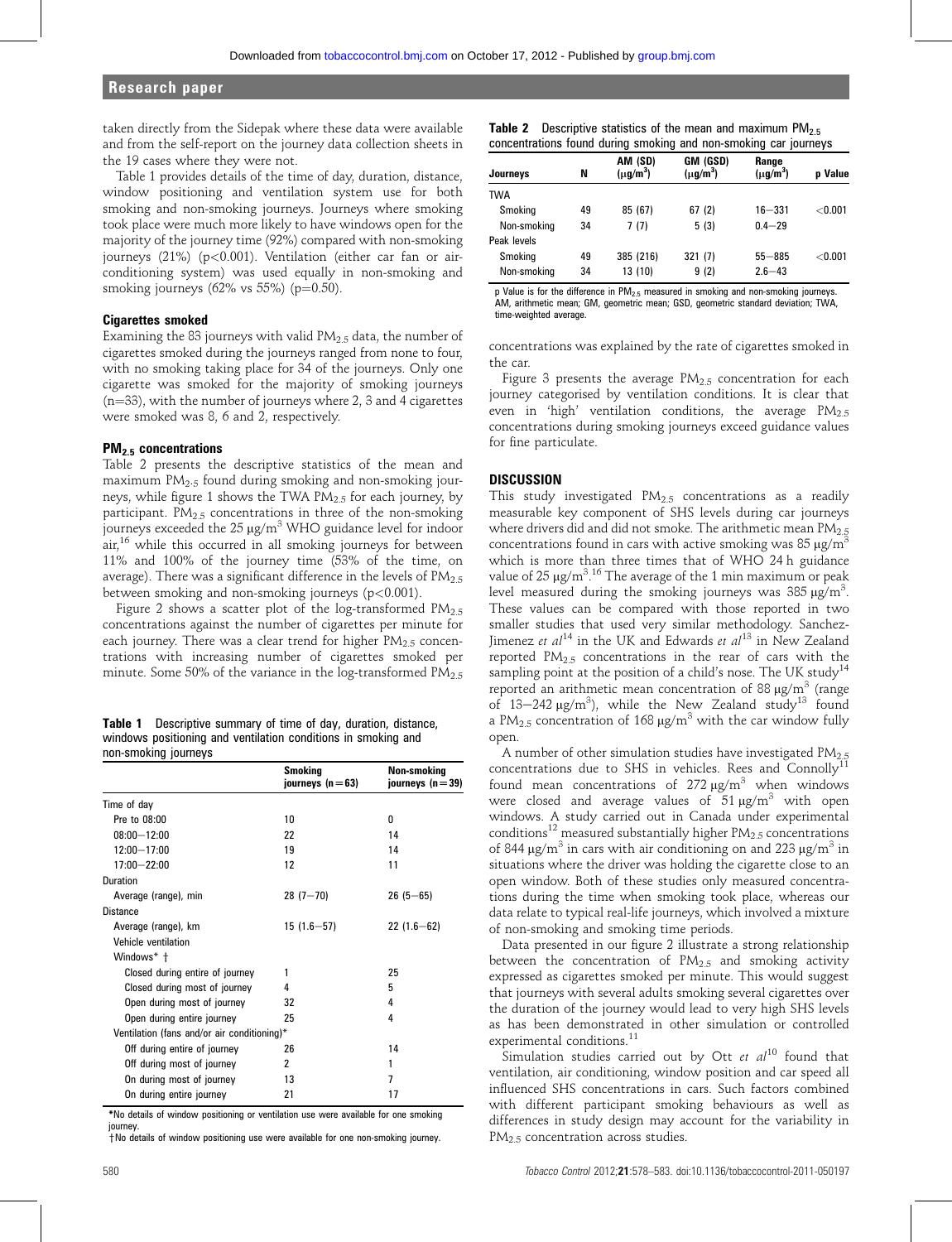



particulate matter.

By design, vehicle ventilation has numerous combinations and permutations making it difficult to assess the air exchange rate in self-described conditions of use. Use of ventilation and windows will also vary over the duration of a journey and will depend on time of day, traffic and weather conditions. It is difficult for one study to cover all the combinations possible; however, by using volunteers who smoke, realistic sampling scenarios were produced in our study. It is worth noting that almost all the smokers in this study reported having conditions of high ventilation while they were smoking. It is unclear if, despite our requests to carry out their normal behaviour, they did in fact alter their fan and window use during the periods of measurement or if this is indeed their normal method of ventilating their car during smoking while driving.

From these data, it is not possible to describe the effect of ventilation on SHS concentrations in cars due to the small number of journeys that were classified as having 'poor' or 'medium' ventilation rates. However, it is safe to conclude from

8 6 Log TVVA PM<sub>2.5</sub> (µg/m<sup>3</sup>) ÷  $\overline{2}$  $\mathbf 0$ î  $-2$  $0.00$  $0.05$  $0.25$  $0.10$  $0.15$  $0.20$  $0.30$ Cigarettes smoked per minute

**Figure 2** Scatter plot of log-transformed  $PM_{2.5}$  concentration against number of cigarettes smoked per minute in the vehicle.



the data presented in figure 3 that SHS concentrations present during well-ventilated car journeys where smoking occurs are still much greater than WHO guidance level  $16$  for fine

We have used WHO  $PM<sub>2.5</sub>$  guidance level as a comparison as this as WHO has recently stated that the value can be applied both to indoor and outdoor exposures.<sup>16</sup> The comparison to this guidance should be done with some caution as this health-based value is based on a 24 h TWA. Clearly, the exposures during car journeys we have measured are all much shorter than a 24 h averaging period, but given recent work suggesting that there may be no safe level of exposure to SHS,<sup>18</sup> we think that the use of WHO indoor air standards for  $PM_{2.5}$  is a reasonable healthbased method of comparison. It is also important to consider

**Figure 3** Average concentration of  $PM_{2.5}$  found in car journeys by ventilation conditions. Low: windows closed most/all and ventilation off most/all journey, medium: windows closed most/all and ventilation on most/all journey and high: windows open most/all and any ventilation condition.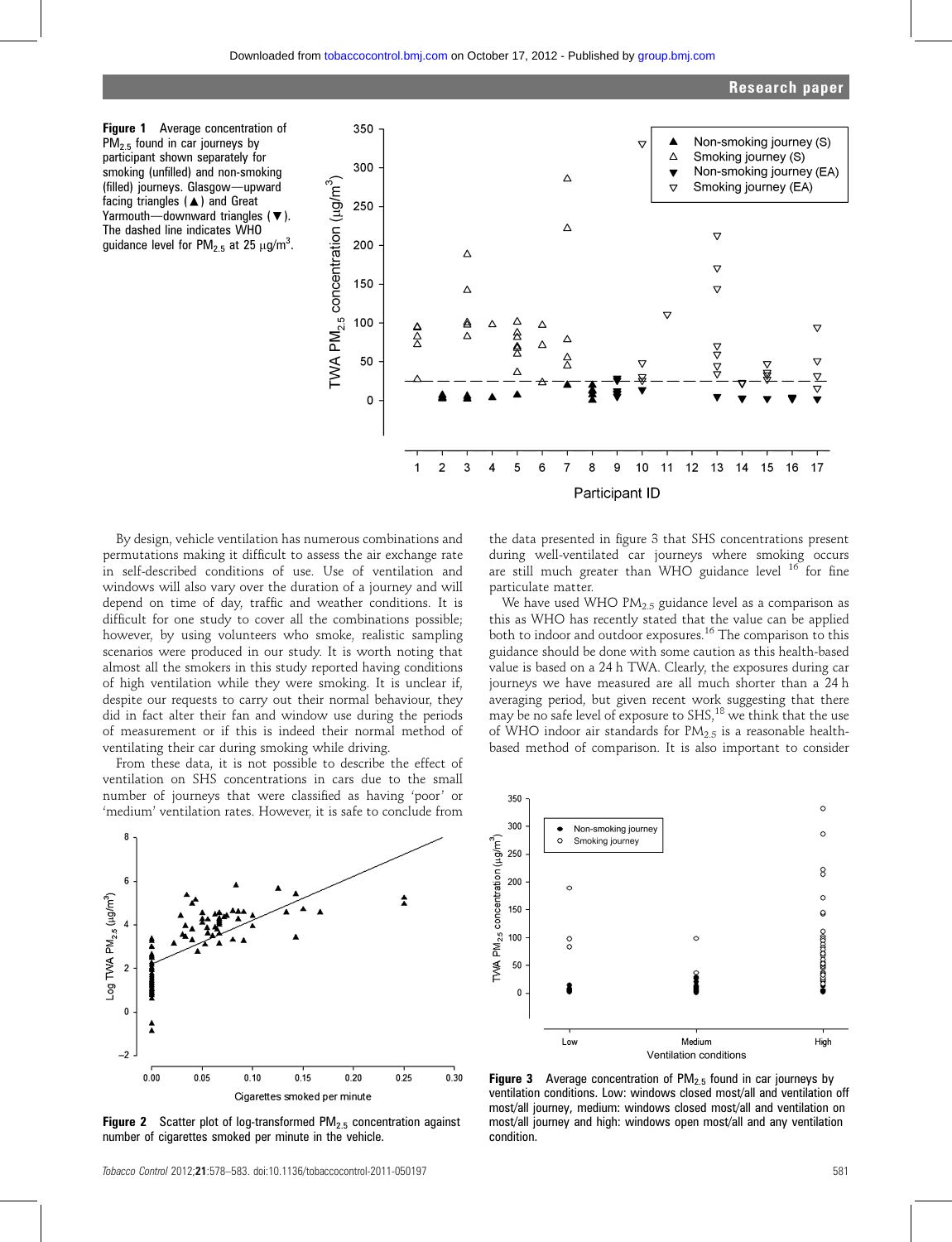that children who are exposed to SHS in cars may also be exposed to SHS within their home setting and so, while we do not have data here on 24 h average levels, it is reasonable to assume that the time spent in the car will only be one of several micro-environments where children may be exposed to SHS and hence elevated PM<sub>2.5</sub> levels over the course of the day.

The results can also be compared with the concentrations of  $PM<sub>2.5</sub>$  that were measured in recent studies of tobacco smoke levels in bars in Scotland and England prior to the implementation of smoke-free legislation in 2006 and 2007, respectively. The mean  $PM<sub>2.5</sub>$  concentration measured in cars in this study, for journeys where smoking occurred, was  $85 \mu g/m^3$ which is about one-third of the average exposure level measured in bars in Scotland (246  $\mu$ g/m $^3$ ) and a little over half of the average level measured in bars in England (142  $\mu$ g/m $^3$ ). $^2$  Typical  $PM_{2.5}$  levels in bars now that smoking is prohibited are of the order of  $5-10 \mu g/m^3$ , similar to those measured in the nonsmoking car journeys. The recent BMA briefing paper on smoking in vehicles<sup>9</sup> initially stated that 'the concentration of toxins in a smoke-filled vehicle is 23 times greater than that of a smoky bar, even under realistic ventilation conditions'<sup>19</sup> and cited studies from controlled conditions.<sup>11</sup> Our data do not support this claim nor the BMA's retraction issued the following day changing the text to 'the concentration of toxins in a smokefilled vehicle could be up to 11 times greater than that of a smoky bar'. Our study of a large number of real-life smoking journeys suggests that SHS concentrations measured over the duration of the journey are, on average, between one-half and one-third of the average levels measured in UK bars prior to smoke-free legislation.

There are some limitations that should be considered when interpreting the results reported in the current study. The selection of participants was carried out via local contacts of the two NHS tobacco control teams and it is therefore difficult to know how representative they are of typical smokers within the wider population. Only one of the participants had previously engaged with tobacco control services and so we do not believe that this group was particularly biased in terms of having a greater knowledge of the harmful effects of SHS than the wider smoking population though we did not explore this possibility directly. This study took place during two 1-week periods in October and March where ventilation in cars through the use of open windows or air conditioning is possibly more frequent than during winter months and so may underestimate SHS concentrations that would be experienced in winter. The converse is also true in that our data may be an overestimate of exposures in summer months. Although participants were asked to perform their normal behaviour, they were also being asked to switch on/off equipment and complete data sheets at the beginning and end of each journey which will have introduced some non-typical activity and may have changed the SHS exposure that was measured.

While it is important to be aware of these weaknesses and to consider how representative the measurements made in this study are, the high level of agreement with the only previous UK study of PM2.5 levels in cars suggests that the results are broadly valid and are likely to demonstrate typical SHS exposures of children in cars in the UK.

Given the well-accepted health impacts of  $SHS<sub>1</sub><sup>20</sup>$  it is important to consider methods to limit exposure of nonsmoking car occupants and children in particular. Providing smokers and non-smokers with greater understanding of the concentrations of SHS generated during smoking within a car, coupled with information and education on the health effects of This is the largest study of secondhand smoke concentrations in cars during real-life journey conditions. The results indicate that smoking within a car leads to concentrations of fine particulate matter that exceed health-based limits and that such elevated levels are found even when smokers use ventilation systems and window opening to try to reduce smoke levels.

SHS must be a primary public health intervention. Stronger mandatory measures that prohibit smoking in private vehicles have already been implemented in parts of Canada and Australia and are currently being considered in the UK. $7-9$  Recent evidence suggests that there is growing support for legislation to protect children in cars from SHS exposure.<sup>4 5</sup> The evidence from this paper is that SHS concentrations in cars where smoking takes place are likely to be harmful to health under most ventilation conditions. We believe that there is a clear need for legislation to prohibit smoking in cars where children are present.

### CONCLUSIONS

The concentrations of fine particulate matter ( $PM_{2.5}$ ) found in cars where smoking took place were high and in all cases exceeded WHO 24 h indoor air guidance value of  $25 \mu g/m^3$  for some considerable duration of the journey. Concentrations were strongly associated with the number of cigarettes smoked per time period. In our study, most smoking journeys appeared to involve some period of high ventilation conditions either in terms of window opening or use of the in-car fan. Despite this, exposure intensities during smoking car journeys remained considerable and taken as an average were about three times the WHO guidance concentration. Exposure to  $PM<sub>2.5</sub>$  at the levels reported here is likely to be harmful to respiratory health, and measures to remove or reduce this exposure within the confines of vehicles should be considered both in terms of individual responsibility and via legislation.

Acknowledgements We would like to thank all the study participants. Thanks also to Hilary Cowie and Anne Sleeuwenhoek (Institute of Occupational Medicine) for their helpful comments and suggestions on earlier versions of this manuscript.

Funding This work was funded by the NHS Greater Glasgow and Clyde (NHS GGC) Tobacco Control Team and NHS Great Yarmouth and Waveney (NHS GY&W) Tobacco Control Team.

Competing interests None.

Patient consent Obtained.

Contributors SS, AA, BF, KSG, LM and VS were involved in the design of the study and the writing of the paper. BF and VS carried out participant recruitment. AA, BF and VS collected the primary data, and SS, AA and LM carried out the data analysis.

Provenance and peer review Not commissioned; externally peer reviewed.

#### **REFERENCES**

- 1. Royal College of Physicians Tobacco Advisory Group. Passive Smoking and Children. London: Royal College of Physicians Tobacco Advisory Group, 2010.
- Semple S, Van Tongeren M, Galea KS, et al. UK smoke-free legislation: changes in PM2.5 concentrations in bars in Scotland, England, and Wales. Ann Occup Hyg 2010:54:272-80
- 3. **Akhtar PC,** Haw SJ, Currie DB, et al. Smoking restrictions in the home and secondhand smoke exposure among primary schoolchildren before and after introduction of the Scottish smoke-free legislation. Tob Control 2009;18:409-15.
- Hitchman SC, Fong GT, Zanna MP, et al. Support and correlates of support for banning smoking in cars with children: findings from the ITC Four Country Survey. Eur J Public Health  $2011;21:360-5$ .
- 5. Thomson G, Wilson N. Public attitudes to laws for smokefree private vehicles: a brief review. Tob Control 2009;18:256-61.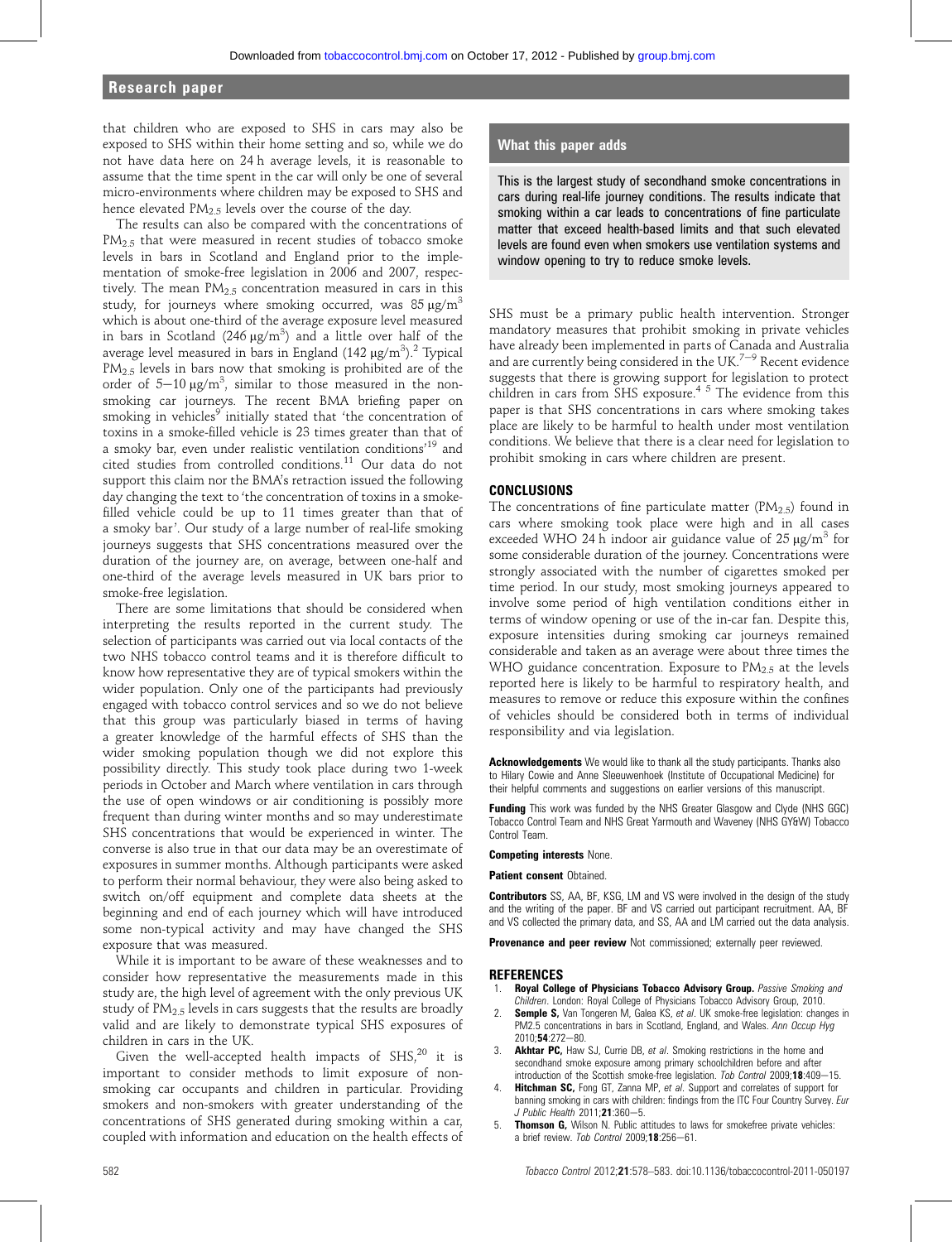- 6. Smoking Bans in Private Cars. http://en.wikipedia.org/wiki/ Smoking\_bans\_in\_private\_vehicles. (accessed 8 Aug 2011).
- 7. Smoking in Private Vehicles Bill. House of Commons. Hansard. Column 326, 2011. http://www.publications.parliament.uk/pa/cm201011/cmhansrd/cm110622/debtext/ 110622-0001.htm#11062258000002 (accessed 8 Aug 2011).
- 8. Wales Car Smoke Child Protection Considered. BBC News, 2011. http://www.bbc.co. uk/news/uk-wales-14133762 (accessed 8 Aug 2011).
- 9. **British Medical Association.** Smoking in vehicles. A Briefing from the Board of Science. http://www.bma.org.uk/health\_promotion\_ethics/tobacco/ smokinginvehicles.jsp (accessed 23 Nov 2011).
- 10. **Ott W**, Klepeis N, Switzer P. Air change rates of motor vehicles and in-vehicle pollutant concentrations from secondhand smoke. J Expo Sci Env Epid 2008;18:312-25.
- 11. Rees VR, Connolly GN. Measuring air quality to protect children from secondhand smoke in cars. Am J Prev Med  $2006,31:363-8$ .
- 12. **Sendzik T,** Fong GT, Travers MJ, et al. An experimental investigation of tobacco smoke pollution in cars. Nicotine Tob Res 2009;11:627-34.
- 13. Edwards R, Wilson N, Pierse N. Highly hazardous air quality associated with smoking in cars: New Zealand pilot study. N Z Med J 2006;119:1244.
- 14. **Sanchez-Jimenez A**, Galea KS, Wareing H, et al. Second hand smoke in cars. J Environ Health Res 2011;11:87-91.
- 15. US Environmental Protection Agency air quality guidelines. http://www. airnow.gov/index.cfm?action=aqibasics.aqi (accessed 8 Aug 2011).
- 16. World Health Organization. WHO Guidelines for Indoor Air Quality-Selected Pollutants. Geneva, Switzerland: World Health Organization, 2010.
- 17. **Repace J.** Air Pollution in Virginia's Hospitality Industry. Final Report 2006. http:// www.repace.com/pdf/VAAQSurvey.pdf (accessed 8 Aug 2011).
- 18. Potera C. Study finds no level of SHS exposure free of effects. Environ Health Perspect 2010;118:a474.
- 19. BBC. Ban smoking in cars says British Medical Association. 2011. http://www.bbc. co.uk/news/health-15744352 (accessed 23 Nov 2011).
- 20. **U.S. Department of health and Human Services.** The Health Consequences of Involuntary Exposure to Tobacco Smoke: A Report of the Surgeon General–Executive Summary. Washington DC: U.S. Department of Health and Human services, Centers for Disease Control and Prevention, Coordinating Center for Health Promotion, National Center for Chronic Disease Prevention and Health Promotion, Office on Smoking and Health, 2006.